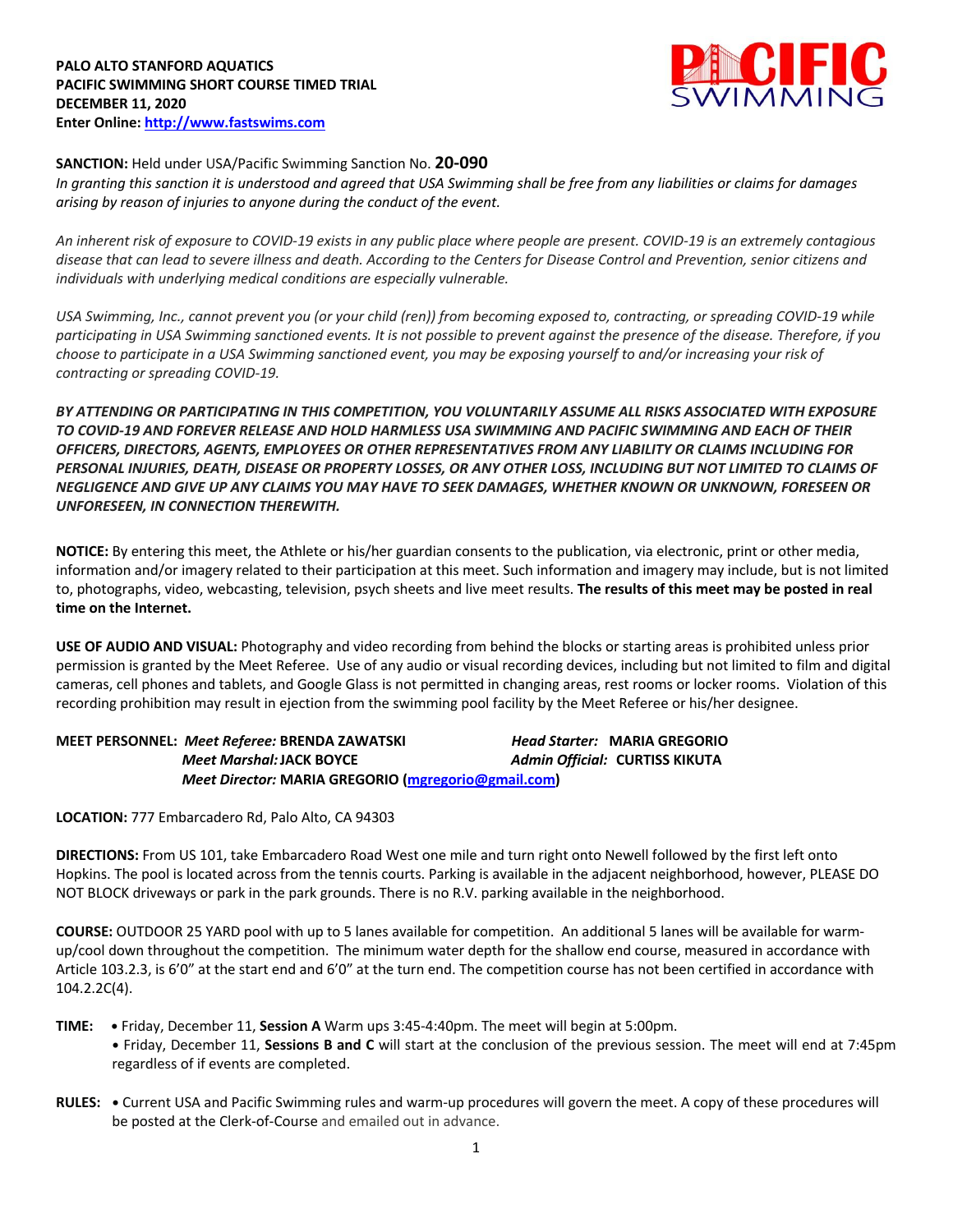• All applicable adults participating in or associated with this meet, acknowledge that they are subject to the provisions of the USA Swimming Minor Athlete Abuse Prevention Policy ("MAAPP"), and that they understand that compliance with the MAAPP policy is a condition of participation in the conduct of this competition.

- All events are timed finals.
- All events will swim fast to slow.

• Athletes may compete in **1** event per session for a total of 3 swims for the meet. Athletes may ONLY compete in 3 events as time permits.

• Entries will be accepted until the number of splashes exceeds the estimated timeline, per the "Four-Hour Rule," based on the Athletes age and gender, or the number of entered athletes meets the maximum facility capacity as determined by local health guidelines.

**•** If local conditions warrant it the Meet Referee, with the concurrence of the Meet Director, may require a mandatory scratch down. Immediate cash refunds will be made for any mandatory scratches.

• **All Coaches and Officials must wear their USA Swimming membership cards in a visible manner.** 

**UNACCOMPANIED ATHLETES:** Any USA Swimming Athlete-Member competing at the meet must be accompanied by a USA Swimming Member-Coach for the purposes of Athlete supervision during warm-up, competition and warm-down. If a Coach-Member of the Athlete's USA Swimming Club does not attend the meet to serve in said supervisory capacity, it is the responsibility of the Athlete or the Athlete's legal guardian to arrange for supervision by a USA Swimming Member-Coach. The Meet Director or Meet Referee may assist the Athlete in making arrangements for such supervision; however, it is recommended that such arrangements be made in advance of the meet by the Athlete's USA Swimming Club Member-Coach.

**RACING STARTS:** Athletes must be certified by a USA Swimming member-coach as being proficient in performing a racing start or must start the race in the water. It is the responsibility of the Athlete or the Athlete's legal guardian to ensure compliance with this requirement.

**RESTRICTIONS:** • Smoking and the use of other tobacco products is prohibited on the pool deck, in the locker rooms, in spectator

- seating, on standing areas and in all areas used by Athletes, during the meet and during warm-up periods.
- Sale and use of alcoholic beverages is prohibited in all areas of the meet venue.
- No glass containers are allowed in the meet venue.
- No propane heater is permitted except for snack bar/meet operations.
- All shelters must be properly secured.
- Deck Changes are prohibited.

• Destructive devices, to include but not limited to, explosive devices and equipment, firearms (open or concealed), blades, knives, mace, stun guns and blunt objects are strictly prohibited in the swimming facility and its surrounding areas. If observed, the Meet Referee or his/her designee may ask that these devices be stored safely away from the public or removed from the facility. Noncompliance may result in the reporting to law enforcement authorities and ejection from the facility. Law enforcement officers (LEO) are exempt per applicable laws.

• Operation of a drone, or any other flying apparatus, is prohibited over the venue (pools, Athlete/Coach areas, Spectator areas and open ceiling locker rooms) any time Athletes, Coaches, Officials and/or Spectators are present.

**ELIGIBILITY:** • Athletes must be current members of USA Swimming and enter their name and registration number on the meet entry form as they are shown on their Registration Card. If this is not done, it may be difficult to match the Athlete with the registration and times database. The meet host will check all Athlete registrations against the SWIMS database and if not found to be registered, the Meet Director shall accept the registration at the meet (a \$10 surcharge will be added to the regular registration fee). Duplicate registrations will be refunded by mail.

• Meet is open only to qualified athletes registered with **Palo Alto Stanford Aquatics**. Athletes who are unattached but participating with **Palo Alto Stanford Aquatics** are eligible to compete in their designated session.

- Entries with **"NO TIME" will NOT be ACCEPTED**.
- Disabled Athletes are welcome to attend this meet and should contact the Meet Director or Meet Referee regarding any special accommodations on entry times and seeding per Pacific Swimming policy.
- Athletes 19 years of age and over may compete in the meet.
- The Athlete's age will be the age of the Athlete on the first day of the meet.

**ENTRY FEES:** Each athlete will be charged a flat fee of **\$40**. Entries will be rejected if payment is not sent at time of request. No refunds will be made, except for event cancellation.